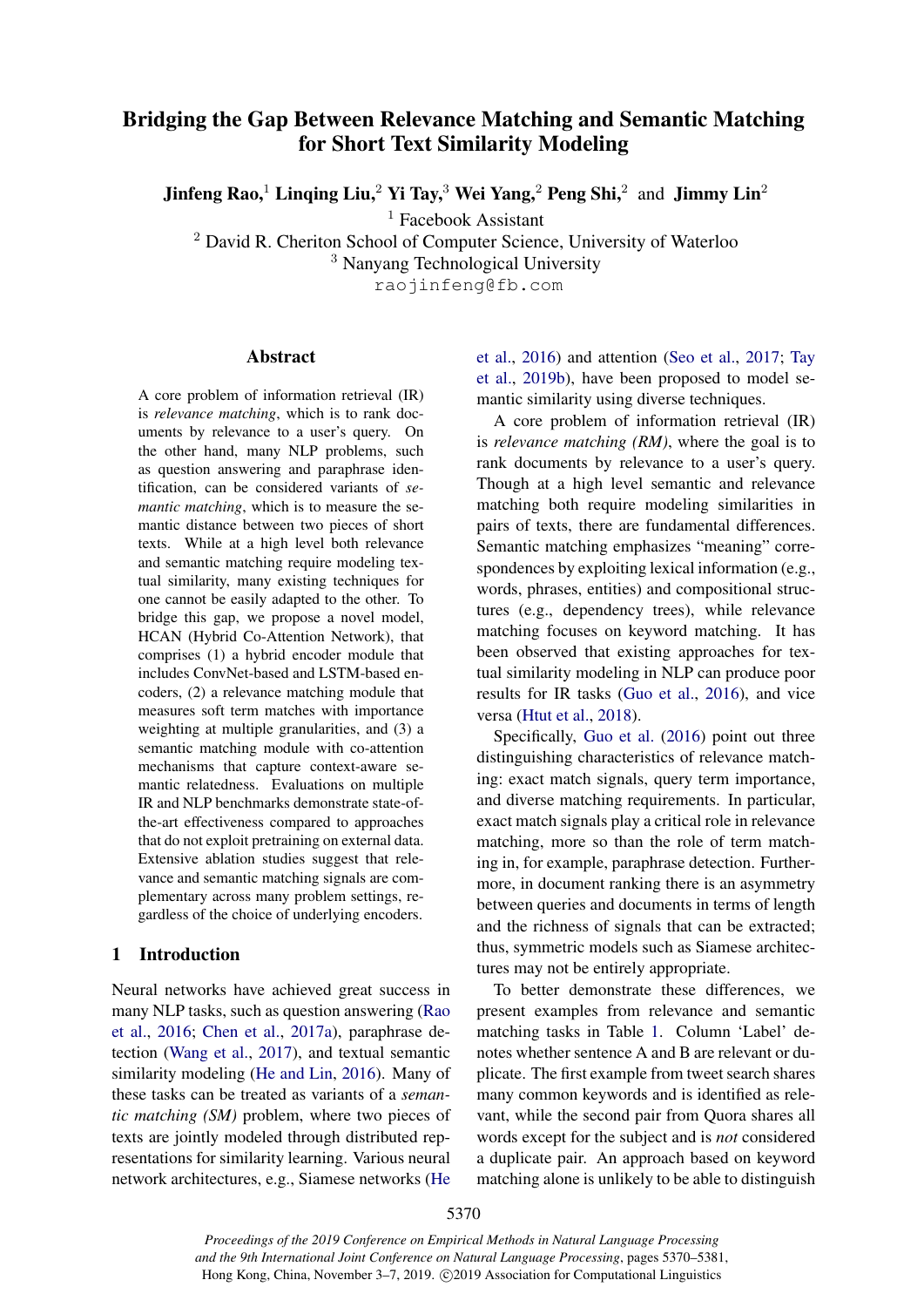<span id="page-1-0"></span>

| Task                       | Label    | Sentence A                      | Sentence B                       |
|----------------------------|----------|---------------------------------|----------------------------------|
| <b>Tweet Search</b>        |          | 2022 FIFA soccer                | 2022 world cup FIFA could be     |
|                            |          |                                 | held at the end of year in Qatar |
| <b>Duplicate Detection</b> | $\theta$ | Does RBI send its employees     | Does EY send its employees       |
|                            |          | for higher education, like MBA? | for higher education, like MBA?  |
| <b>Question Answering</b>  |          | What was the monetary value of  | Each Nobel prize                 |
|                            |          | the Nobel peace prize in 1989?  | is worth \$469,000.              |

Table 1: Sample sentence pairs from TREC Microblog 2013, Quora, and TrecQA.

between these cases. In contrast, the third example is judged as a relevant QA pair because different terms convey similar semantics.

These divergences motivate different architectural choices. Since relevance matching is fundamentally a matching task, most recent neural architectures, such as DRMM [\(Guo et al.,](#page-9-3) [2016\)](#page-9-3) and Co-PACRR [\(Hui et al.,](#page-9-5) [2018\)](#page-9-5), adopt an interaction-based design. They operate directly on the similarity matrix obtained from products of query and document embeddings and build sophisticated modules on top to capture additional  $n$ -gram matching and term importance signals. On the other hand, many NLP problems, such as question answering and textual similarity measurement, require more semantic understanding and contextual reasoning rather than specific term matches. Context-aware representation learning, such as co-attention methods [\(Seo et al.,](#page-10-2) [2017\)](#page-10-2), has been proved effective in many benchmarks. Though improvements have been shown from adding exact match signals into representation learning, for example, the Dr.QA model of [Chen et al.](#page-9-0) [\(2017a\)](#page-9-0) concatenates exact match scores to word embeddings, it remains unclear to what extent relevance matching signals can further improve models primarily designed for semantic matching.

To this end, we examine two research questions: (1) Can existing approaches to relevance matching and semantic matching be easily adapted to the other? (2) Are signals from relevance and semantic matching complementary? We present a novel neural ranking approach to jointly model both the relevance matching process and the semantic matching process. Our model, HCAN (Hybrid Co-Attention Network), comprises three major components:

1. A hybrid encoder module that explores three types of encoders: *deep*, *wide*, and *contextual*, to obtain contextual sentence representations.

- 2. A relevance matching module that measures soft term matches with term weightings between pairs of texts, starting from word-level to phrase-level, and finally to sentence-level.
- 3. A semantic matching module with co-attention mechanisms applied at each encoder layer to enable context-aware representation learning at multiple semantic levels.

Finally, all relevance and semantic matching signals are integrated using a fully-connected layer to yield the final classification score.

Contributions. We see our work as making the following contributions:

- We highlight and systematically explore important differences between relevance matching and semantic matching on short texts, which lie at the core of many of IR and NLP problems.
- We propose a novel model, HCAN (Hybrid Co-Attention Network), to combine best practices in neural modeling for both relevance and semantic matching.
- Evaluations on multiple IR and NLP tasks, including answer selection, paraphrase identification, semantic similarity measurement, and tweet search, demonstrate state-of-the-art effectiveness compared to approaches that do not exploit pretraining on external data. Ablation studies show that relevance and semantic matching signals are complementary in many problems, and combining them can be more data efficient.

# 2 HCAN: Hybrid Co-Attention Network

The overview of our model is shown in Figure [1.](#page-2-0) It is comprised of three major components: (1) a hybrid encoder module that explores three types of encoders: *deep*, *wide*, and *contextual* (Sec. [2.1\)](#page-2-1);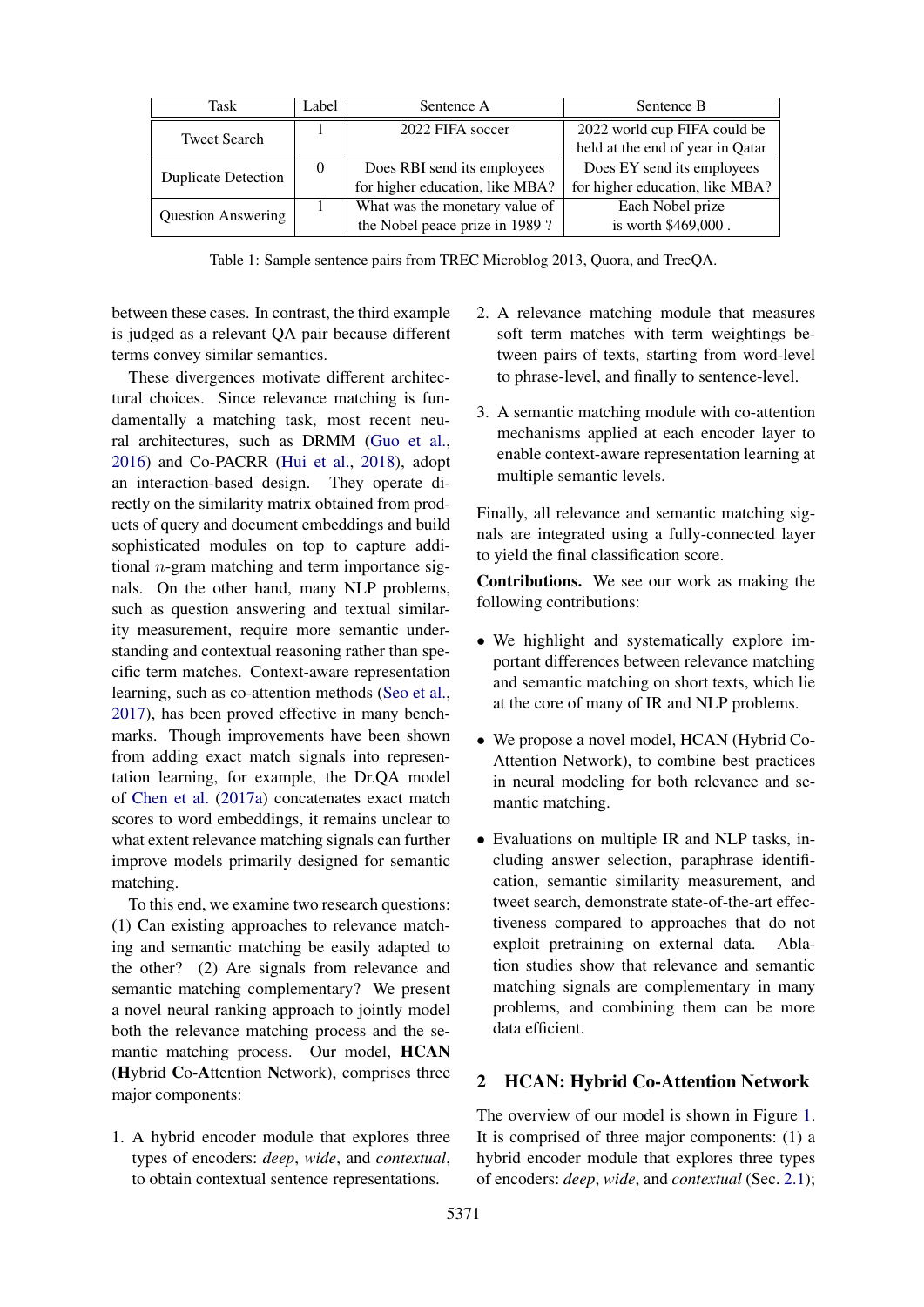<span id="page-2-0"></span>

Figure 1: Overview of our Hybrid Co-Attention Network (HCAN). The model consists of three major components: (1) a hybrid encoder module that explores three types of encoders: *deep*, *wide*, and *contextual*; (2) a relevance matching module with external weights for learning soft term matching signals; (3) a semantic matching module with co-attention mechanisms for context-aware representation learning.

(2) a relevance matching module with external weights for learning soft term matching signals (Sec. [2.2\)](#page-3-0); (3) a semantic matching module with co-attention mechanisms for context-aware representation learning (Sec. [2.3\)](#page-3-1). Note that the relevance and semantic matching modules are applied at each encoder layer, and all signals are finally aggregated for classification.

# <span id="page-2-1"></span>2.1 Hybrid Encoders

Without loss of generality, we assume that inputs to our model are sentence pairs  $(q, c)$ , where  $(q, c)$ can refer to a (query, document) pair in a search setting, a (question, answer) pair in a QA setting, etc. The query  $q$  and context  $c$  are denoted by their words,  $\{w_1^q\}$  $\frac{q}{1}, w_2^q$  $\{a_2^q, ..., w_n^q\}$  and  $\{w_1^c, w_2^c, ..., w_m^c\}$ , respectively, where  $n$  and  $m$  are the number of words in the query and the context. A word embedding layer converts both into their embedding representations  $\mathbf{Q} \in \mathbb{R}^{n \times L}$  and  $\mathbf{C} \in \mathbb{R}^{m \times L}$ , where  $L$  is the dimension of the embeddings.

To learn effective phrase-level representations, we explore three different types of encoders: *deep*, *wide*, and *contextual*, detailed below.

Deep Encoder: This design consists of multiple convolutional layers stacked in a hierarchical manner to obtain higher-level  $k$ -gram representations. A convolutional layer applies convolutional filters to the text, which is represented by an embedding matrix  $U$  (Q or C). Each filter is moved through

the input embedding incrementally as a sliding window (with window size  $k$ ) to capture the compositional representation of k neighboring terms. Assuming a convolutional layer has  $F$  filters, this CNN layer (with padding) produces an output matrix  $\mathbf{U}^o \in \mathbb{R}^{\Vert U \Vert \times F}$ .

For notational simplicity, we drop the superscript o from all output matrices and add a superscript  $h$  to denote the output of the  $h$ -th convolutional layer. Stacking  $N$  CNN layers therefore corresponds to obtaining the output matrix of the h-th layer  $\mathbf{U}^h \in \mathbb{R}^{\Vert U \Vert \times \overline{F}^h}$  via:

$$
\mathbf{U}^h = \mathbf{CNN}^h(\mathbf{U}^{h-1}), h = 1, \dots, N,
$$

where  $U^{h-1}$  is the output matrix of the  $(h-1)$ -th convolutional layer. Note that  $U^0 = U$  denotes the input matrix  $(O \text{ or } C)$  obtained directly from the word embedding layer. The parameters of each CNN layer are shared by the query and the context. Wide Encoder: Unlike the deep encoder that stacks multiple convolutional layers hierarchically, the wide encoder organizes convolutional layers in parallel, with each convolutional layer having a different window size  $k$  to obtain the corresponding  $k$ -gram representations. Given  $N$  convolutional layers, the window sizes of the CNN layers will be in  $[k, k + 1, ..., k + N - 1]$ .

Contextual Encoder: Different from both the deep and wide encoders that capture k-gram patterns with convolutions, the contextual encoder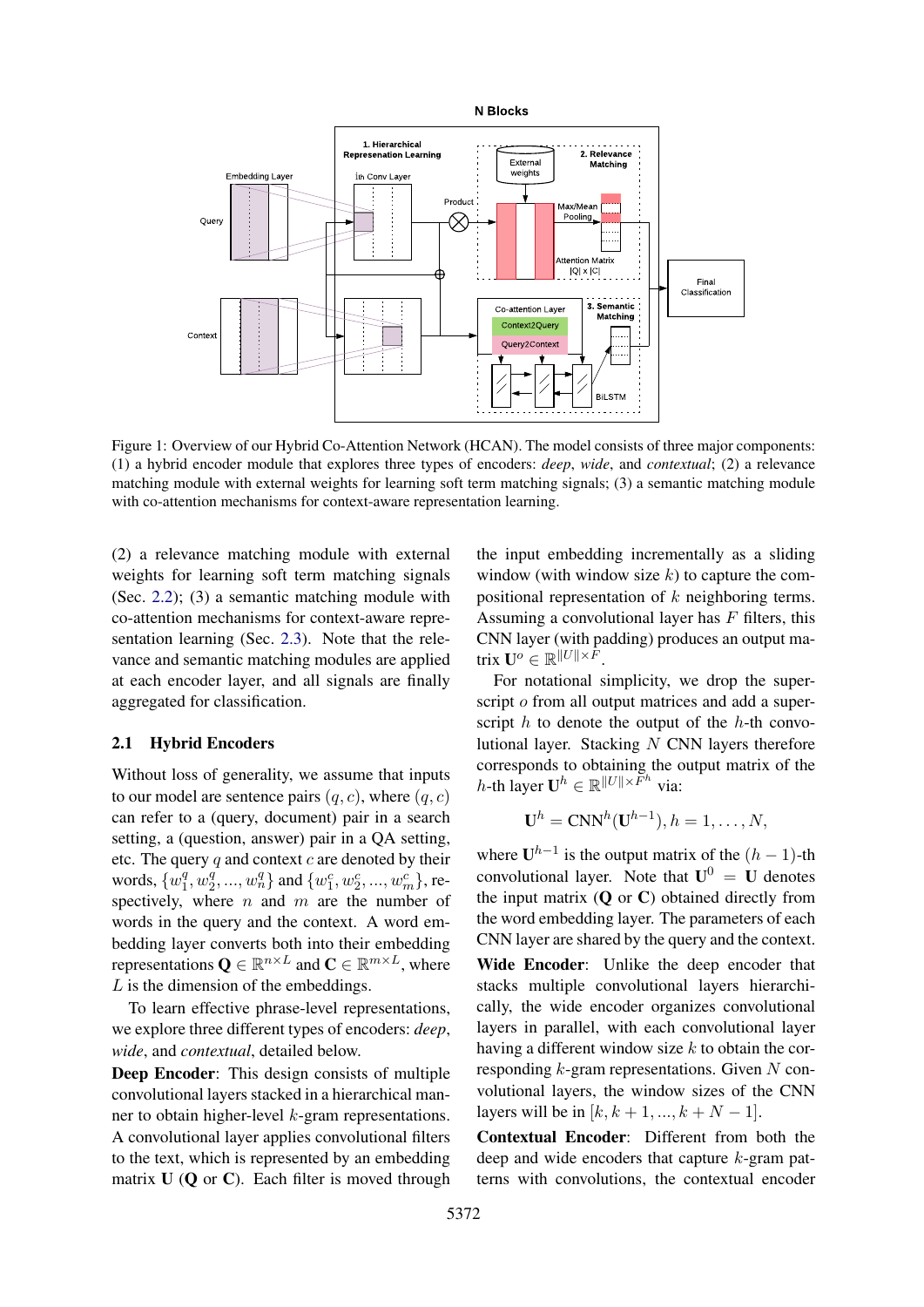leverages Bi-directional LSTMs to extract longrange contextual features. Given N BiLSTM layers, the output at the  $h$ -th layer is computed as:

$$
\mathbf{U}^h = \text{BiLSTM}^h(\mathbf{U}^{h-1}), h = 1, \dots, N,
$$

The three encoders represent different tradeoffs. The deep and wide encoders are easier for performing inference in parallel and are much faster to train than the contextual encoder. Additionally, the use of CNN layers allows us to explicitly control the window size for phrase modeling, which has been shown to be critical for relevance matching [\(Dai et al.,](#page-9-6) [2018;](#page-9-6) [Rao et al.,](#page-10-4) [2019\)](#page-10-4). On the other hand, the contextual encoder enables us to obtain long-distance contextual representations for each token. Comparing the deep and wide encoders, the deep encoder saves more parameters by reusing representations from the previous layer. The effectiveness of each encoder is an empirical question we will experimentally answer.

#### <span id="page-3-0"></span>2.2 Relevance Matching

This section describes our efforts to capture keyword matching signals for relevance matching. We calculate the relevance score between the query and the context at each encoder layer by multiplying the query representation matrix  $U_q$ and the context representation matrix  $U_c$ :

$$
\mathbf{S} = \mathbf{U}_q \mathbf{U}_c^T, \mathbf{S} \in \mathbb{R}^{n \times m},
$$

where  $S_{i,j}$  can be considered the similarity score by matching the query phrase vector  $U_q[i]$  with the context phrase vector  $U_c[j]$ . Since the query and the context share the same encoder layers, similar phrases will be placed closer in a highdimensional embedding space and their product will produce larger scores. Next, we obtain a normalized similarity matrix  $\tilde{S}$  by applying a *softmax* function over the context columns of S to normalize the similarity scores into the [0, 1] range.

For each query phrase i, the above *softmax* function normalizes its matching scores over all phrases in the context and helps discriminate matches with higher scores. An exact match will dominate others and contribute a similarity score close to 1.0. We then apply *max* and *mean* pooling to the similarity matrix to obtain discriminative feature vectors:

$$
Max(\mathbf{S}) = [\max(\tilde{\mathbf{S}}_{1,:}), ..., \max(\tilde{\mathbf{S}}_{n,:})],
$$
  

$$
Mean(\mathbf{S}) = [mean(\tilde{\mathbf{S}}_{1,:}), ..., mean(\tilde{\mathbf{S}}_{n,:})],
$$
  

$$
Max(\mathbf{S}), Mean(\mathbf{S}) \in \mathbb{R}^n
$$

Each score generated from pooling can be viewed as matching evidence for a specific query phrase in the context, where the value denotes the significance of the relevance signal. Compared to *Max* pooling, *Mean* pooling is beneficial for cases where a query phrase is matched to multiple relevant terms in the context.

It's worth noting that term importance modeling can be important for some search tasks [\(Guo et al.,](#page-9-3) [2016\)](#page-9-3); therefore, we inject external weights as priors to measure the relative importance of different query terms and phrases. We multiply the score after pooling with the weights of that specific query term/phrase. These are provided as feature inputs to the final classification layer, denoted by  $\mathbf{O}_{RM}$ :

<span id="page-3-2"></span>
$$
\mathbf{o}_{RM} = \{ wgt(q) \odot Max(\mathbf{S}), wgt(q) \odot Mean(\mathbf{S}) \},\
$$

$$
\mathbf{O}_{RM} \in 2 \cdot \mathbb{R}^n,
$$
 (1)

where  $\odot$  is an element-wise product between the weights of the query terms/phrases with the pooling scores, and  $wgt(q)^i$  denotes the weight of the i-th term/phrase in the query; its value changes in the intermediate encoder layers since deeper/wider encoder layers capture longer phrases. We choose inverse document frequency (IDF) as our weighting function. A higher IDF weight implies a rarer occurrence in the collection and thus greater discriminative power. The weighting method also allows us to reduce the impact of large matching scores for common words like stopwords.

#### <span id="page-3-1"></span>2.3 Semantic Matching

In addition to relevance matching, we aim to capture semantic matching signals via co-attention mechanisms on intermediate query and context representations. Our semantic matching method behaves similarly to the transformer [\(Vaswani](#page-10-5) [et al.,](#page-10-5) [2017\)](#page-10-5), which also uses attention (specifically, self-attention) over hierarchical blocks to capture semantics at different granularities.

Given  $\mathbf{U}_q \in \mathbb{R}^{n \times F}$  and  $\mathbf{U}_c \in \mathbb{R}^{m \times F}$  generated by an intermediate encoder layer, we first calculate the bilinear attention as follows:

$$
\mathbf{A} = \text{REP}(\mathbf{U}_q \mathbf{W}_q) + \text{REP}(\mathbf{U}_c \mathbf{W}_c) + \mathbf{U}_q \mathbf{W}_b \mathbf{U}_c^T
$$

$$
\mathbf{A} = \text{softmax}_{\text{col}}(\mathbf{A})
$$

$$
\mathbf{A} \in \mathbb{R}^{n \times m}
$$

where  $W_q, W_c \in \mathbb{R}^F, W_b \in \mathbb{R}^{F \times F}$ , and the *REP* operator converts the input vector to a  $\mathbb{R}^{n \times m}$  matrix by repeating elements in the missing dimen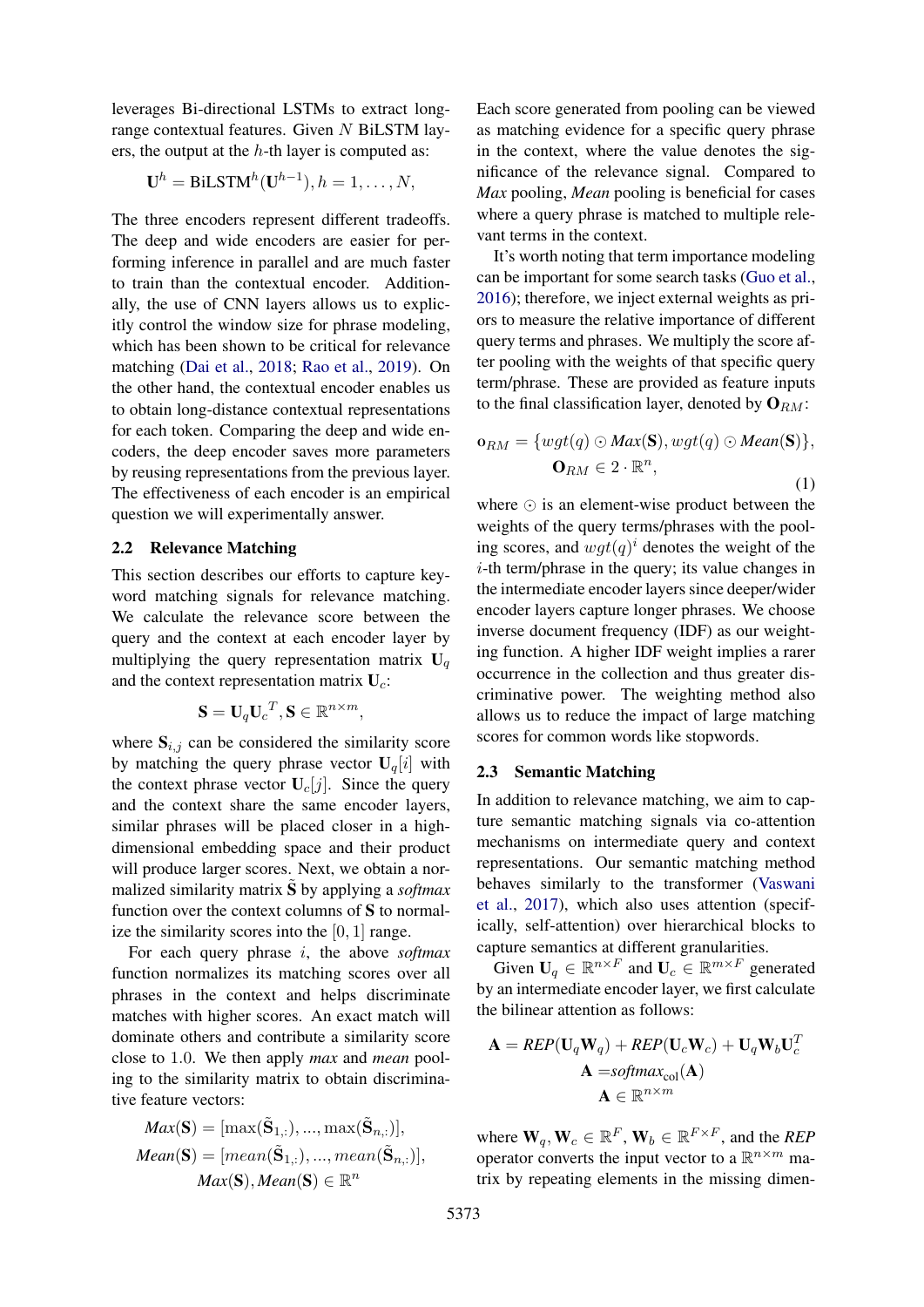sions. Softmax $_{\text{col}}$  is the column-wise softmax operator. Similar to [Seo et al.](#page-10-2) [\(2017\)](#page-10-2), we perform co-attention from two directions: query-to-context and context-to-query, as follows:

$$
\begin{aligned}\n\tilde{\mathbf{U}}_q &= \mathbf{A}^T \mathbf{U}_q\\ \n\tilde{\mathbf{U}}_c &= REP(\max_{\text{col}}(\mathbf{A})\mathbf{U}_c)\\ \n\tilde{\mathbf{U}}_q &\in \mathbb{R}^{m \times F}, \tilde{\mathbf{U}}_c \in \mathbb{R}^{m \times F}\n\end{aligned}
$$

where  $max_{col}$  is the column-wise max-pooling operator.  $\tilde{U_q}$  denotes query-aware context embeddings by attending the raw query representations to the attention weights, while  $\tilde{U_c}$  indicates the weighted sum of the most important words in the context with respect to the query.

We then take an enhanced concatenation to explore the interaction between  $\tilde{\mathbf{U}}_q$  and  $\tilde{\mathbf{U}}_c$ , as in Equation [2.](#page-4-0) Finally, we apply an additional Bi-LSTM to the concatenated contextual embeddings H to capture contextual dependencies in the sequence, and use the last hidden state (with dimension  $d$ ) as the output features of the semantic matching module  $O<sub>SM</sub>$ :

<span id="page-4-0"></span>
$$
\mathbf{H} = [\mathbf{U}_c; \tilde{\mathbf{U}_q}; \mathbf{U}_c \otimes \tilde{\mathbf{U}_q}; \tilde{\mathbf{U}_c} \otimes \tilde{\mathbf{U}_q}]
$$
  
\n
$$
\mathbf{O}_{SM} = \text{BiLSTM}(\mathbf{H})
$$
  
\n
$$
\mathbf{H} \in \mathbb{R}^{m \times 4F}, \mathbf{O}_{SM} \in \mathbb{R}^d
$$
 (2)

#### 2.4 Final Classification

Given the relevance and semantic matching features  $\{O_{\text{RM}}^l, O_{\text{SM}}^l\}$  (from Equations [1](#page-3-2) and [2\)](#page-4-0) learned at each encoder layer l, we concatenate them together and use a two-layer fully-connected layer with ReLU activation to generate the final prediction vector o. During training, we minimize the negative log likelihood loss  $L$  summed over all samples  $(o_i, y_i)$  below:

$$
o = softmax(\text{MLP}(\{\mathbf{O}_{\text{RM}}^l, \mathbf{O}_{\text{SM}}^l\})),
$$
  
\n
$$
l = 1, 2, ..., N \text{ and } o \in \mathbb{R}^{\|class\|}
$$
  
\n
$$
L = -\sum_{(o_i, y_i)} log o_i[y_i],
$$

where  $N$  is the number of encoder layers.

#### 3 Experimental Setup

#### 3.1 Benchmarks and Metrics

We evaluated our proposed HCAN model on three NLP tasks and two IR datasets, as follows:

Answer Selection. This task is to rank candidate answer sentences based on their similarity to the

question. We use the TrecQA [\(Wang et al.,](#page-10-6) [2007\)](#page-10-6) dataset (raw version)<sup>[1](#page-4-1)</sup> with 56k question-answer pairs. We report mean average precision (MAP) and mean reciprocal rank (MRR).

Paraphrase Identification. This task is to identify whether two sentences are paraphrases of each other. We use the TwitterURL [\(Lan et al.,](#page-9-7) [2017\)](#page-9-7) dataset with 50k sentence pairs. We report the unweighted average of F1 scores on the positive and negative classes (macro-F1).

Semantic Textual Similarity (STS). This task is to measure the degree of semantic equivalence between pairs of texts. We use the Quora [\(Iyer et al.,](#page-9-8) [2017\)](#page-9-8) dataset with 400k question pairs collected from the Quora website. We report class prediction accuracy.

Tweet Search. This task is to rank candidate tweets by relevance with respect to a short query. We use the TREC Microblog 2013–2014 datasets [\(Lin and Efron,](#page-9-9) [2013;](#page-9-9) [Lin et al.,](#page-10-7) [2014\)](#page-10-7), as prepared by [Rao et al.](#page-10-4) [\(2019\)](#page-10-4), where each dataset contains around 50 queries and 40k query-tweet pairs. We report MAP and precision at rank 30 (P@30).

#### 3.2 Baselines and Implementations

For the answer selection, paraphrase identification, and STS tasks, we compared against the following baselines: InferSent [\(Conneau et al.,](#page-9-10) [2017\)](#page-9-10), ESIM [\(Chen et al.,](#page-9-11) [2017b\)](#page-9-11), DecAtt [\(Parikh et al.,](#page-10-8) [2016\)](#page-10-8), and PWIM [\(He and Lin,](#page-9-1) [2016\)](#page-9-1). Additionally, we report state-of-the-arts results on each dataset from published literature. We also include the current state-of-the-art BERT [\(Devlin et al.,](#page-9-12) [2019\)](#page-9-12) results on each dataset.

For the tweet search task, we mostly follow the experimental setting in [Rao et al.](#page-10-4) [\(2019\)](#page-10-4). Baselines include the classic query likelihood (QL) method, RM3 query expansion [\(Abdul-Jaleel](#page-9-13) [et al.,](#page-9-13) [2004\)](#page-9-13), learning to rank (L2R), as well as a number of neural ranking models: DRMM [\(Guo](#page-9-3) [et al.,](#page-9-3) [2016\)](#page-9-3), DUET [\(Mitra et al.,](#page-10-9) [2017\)](#page-10-9), K-NRM [\(Xiong et al.,](#page-10-10) [2017b\)](#page-10-10), and PACRR [\(Hui](#page-9-14) [et al.,](#page-9-14) [2017\)](#page-9-14). For the neural baselines, we used im-plementations in MatchZoo.<sup>[2](#page-4-2)</sup> For L2R, we used LambdaMART [\(Burges,](#page-9-15) [2010\)](#page-9-15) on the same feature sets as [Rao et al.](#page-10-4) [\(2019\)](#page-10-4): text-based, URL-

<span id="page-4-1"></span> ${}^{1}$ The leaderboard can be found in [https:](https://aclweb.org/aclwiki/Question_Answering_(State_of_the_art)) [//aclweb.org/aclwiki/Question\\_Answering\\_](https://aclweb.org/aclwiki/Question_Answering_(State_of_the_art)) [\(State\\_of\\_the\\_art\)](https://aclweb.org/aclwiki/Question_Answering_(State_of_the_art))

<span id="page-4-2"></span><sup>2</sup>[https://github.com/NTMC-Community/](https://github.com/NTMC-Community/MatchZoo) [MatchZoo](https://github.com/NTMC-Community/MatchZoo)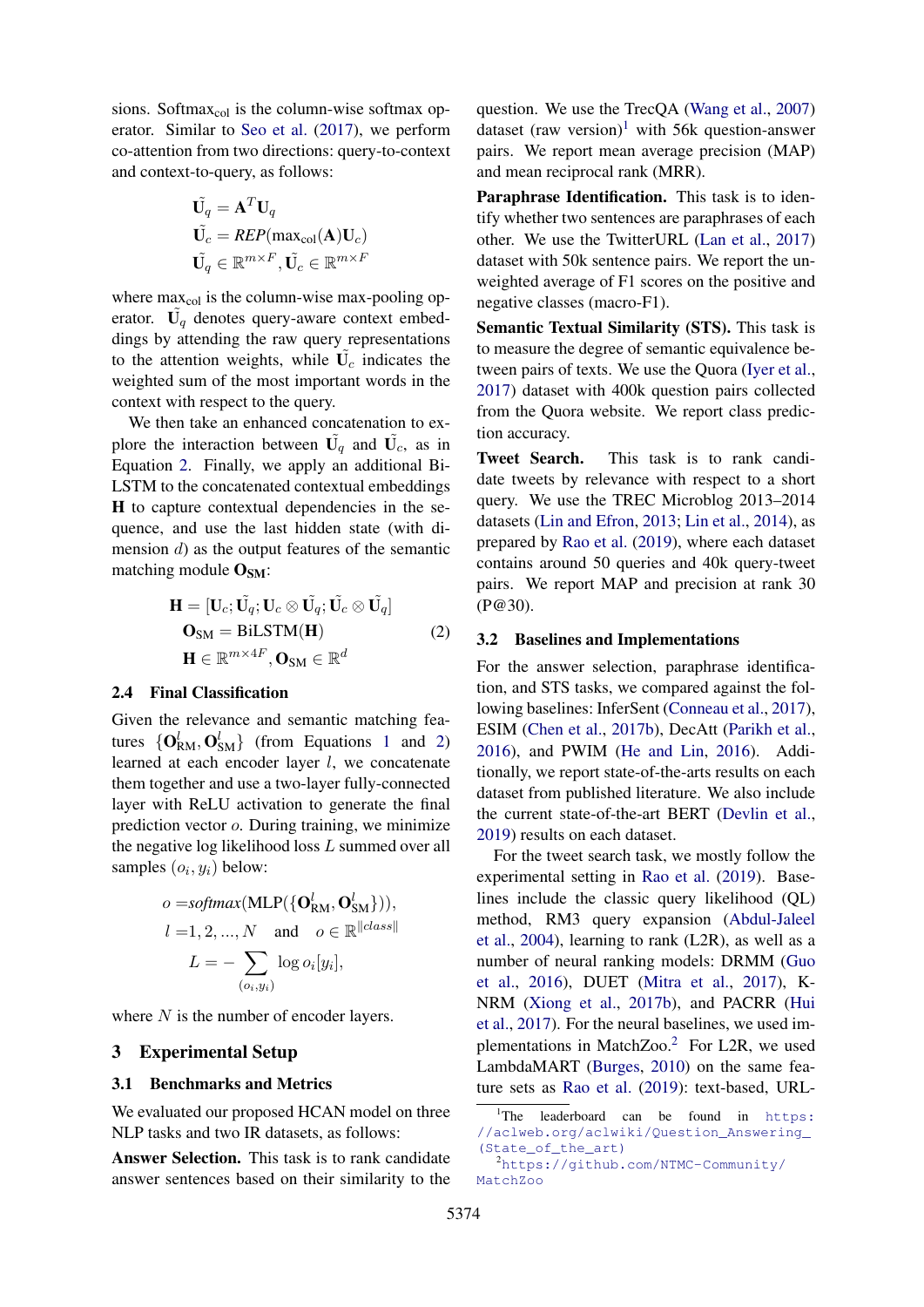<span id="page-5-1"></span>

| Model                               |            | TrecOA     | TwitterURL | Ouora |  |  |  |
|-------------------------------------|------------|------------|------------|-------|--|--|--|
|                                     | <b>MAP</b> | <b>MRR</b> | macro-F1   | Acc   |  |  |  |
| <b>InferSent</b>                    | 0.521      | 0.559      | 0.797      | 0.866 |  |  |  |
| DecAtt                              | 0.660      | 0.712      | 0.785      | 0.845 |  |  |  |
| $ESIM_{seq}$                        | 0.771      | 0.795      | 0.822      | 0.850 |  |  |  |
| $ESIM_{tree}$                       | 0.698      | 0.734      |            | 0.755 |  |  |  |
| $\mathrm{ESIM}_{\mathit{seq}+tree}$ | 0.749      | 0.768      |            | 0.854 |  |  |  |
| <b>PWIM</b>                         | 0.739      | 0.795      | 0.809      | 0.834 |  |  |  |
| State-of-the-Art Models             |            |            |            |       |  |  |  |
| Rao et al. (2016)                   | 0.780      | 0.834      |            |       |  |  |  |
| Gong et al. (2018)                  |            |            |            | 0.891 |  |  |  |
| <b>BERT</b>                         | 0.838      | 0.887      | 0.852      | 0.892 |  |  |  |
| Our Approach                        |            |            |            |       |  |  |  |
| <b>RM</b>                           | 0.756      | 0.812      | 0.790      | 0.842 |  |  |  |
| SМ                                  | 0.663      | 0.725      | 0.708      | 0.817 |  |  |  |
| <b>HCAN</b>                         | 0.774      | 0.843      | 0.817      | 0.853 |  |  |  |

Table 2: Results on TrecQA, TwitterURL, and Quora. The best scores except for BERT are bolded. In these experiments, all our approaches use the *deep* encoder in Sec. [2.1.](#page-2-1) RM and SM denote that only relevance and semantic matching signals are used, respectively. HCAN denotes the complete HCAN model.

based, and hashtag-based. Finally, we include the BERT results from [Yang et al.](#page-11-0) [\(2019b\)](#page-11-0).

In our experiments, we use trainable 300d word2vec [\(Mikolov et al.,](#page-10-11) [2013\)](#page-10-11) embeddings with the SGD optimizer. For out-of-vocabulary words, we initialize their word embeddings with a uniform distribution from [0, 0.1]. Since our model also uses external weights, we calculate the IDF values from the training corpus. The number of convolutional layers  $N$  is set to 4, and the convolutional filter size  $k$  is set to 2. Hidden dimension d is set to 150. We tune the learning rate in  $[0.05,$ 0.02, 0.01], the number of convolutional filters  $F$ in [128, 256, 512], batch size in [64, 128, 256], and the dropout rate between 0.1 and 0.5. Our code and datasets are publicly available.<sup>[3](#page-5-0)</sup>

# 4 Results

Our main results on the TrecQA, TwitterURL, and Quora datasets are shown in Table [2](#page-5-1) and results on TREC Microblog 2013–2014 are shown in Table [3.](#page-5-2) The best numbers for each dataset (besides BERT) are bolded. We compare to three variants of our HCAN model: (1) only relevance matching signals (RM), (2) only semantic matching signals (SM), and (3) the complete model (HCAN). In these experiments, we use the *deep* encoder.

From Table [2,](#page-5-1) we can see that on all three datasets, relevance matching (RM) achieves significantly higher effectiveness than semantic

<span id="page-5-2"></span>

| Model                   |        | <b>TREC-2013</b> | <b>TREC-2014</b> |        |  |  |  |  |
|-------------------------|--------|------------------|------------------|--------|--|--|--|--|
|                         | MAP    | P@30             | <b>MAP</b>       | P@30   |  |  |  |  |
| QL                      | 0.2532 | 0.4450           | 0.3924           | 0.6182 |  |  |  |  |
| RM3                     | 0.2766 | 0.4733           | 0.4480           | 0.6339 |  |  |  |  |
| L2R                     | 0.2477 | 0.4617           | 0.3943           | 0.6200 |  |  |  |  |
| <b>Neural Baselines</b> |        |                  |                  |        |  |  |  |  |
| <b>DUET</b>             | 0.1380 | 0.2528           | 0.2680           | 0.4091 |  |  |  |  |
| <b>DRMM</b>             | 0.2102 | 0.4061           | 0.3440           | 0.5424 |  |  |  |  |
| <b>K-NRM</b>            | 0.1750 | 0.3178           | 0.3472           | 0.5388 |  |  |  |  |
| <b>PACRR</b>            | 0.2627 | 0.4872           | 0.3667           | 0.5642 |  |  |  |  |
| <b>BERT</b>             | 0.3357 | 0.5656           | 0.5176           | 0.7006 |  |  |  |  |
| Our Approach            |        |                  |                  |        |  |  |  |  |
| RM                      | 0.2818 | 0.5222           | 0.4304           | 0.6297 |  |  |  |  |
| SМ                      | 0.1365 | 0.2411           | 0.2414           | 0.3279 |  |  |  |  |
| <b>HCAN</b>             | 0.2920 | 0.5328           | 0.4365           | 0.6485 |  |  |  |  |

Table 3: Results on TREC Microblog 2013–2014, organized in the same manner as Table [2.](#page-5-1)

matching (SM). It beats other competitive baselines (InferSent, DecAtt and ESIM) by a large margin on the TrecQA dataset, and is still comparable to those baselines on TwitterURL and Quora. This finding suggests that soft term matching signals alone are fairly effective for many textual similarity modeling tasks. However, SM performs much worse on TrecQA and TwitterURL, while the gap between SM and RM is reduced on Quora. By combining SM and RM signals, we observe consistent effectiveness gains in HCAN across all three datasets, establishing new state-of-the-art (non-BERT) results on TrecQA.

In Table [3,](#page-5-2) we observe that the query expansion method (RM3) outperforms most of the neural ranking models except for BERT, which is consistent with [Yang et al.](#page-11-1) [\(2019a\)](#page-11-1). We suggest two reasons: (1) tweets are much shorter and the informal text is "noisier" than longer documents in the web or newswire settings, which are what the previous neural models were designed for; (2) most neural baselines build directly on top of the embedding similarity matrix without any representation learning, which can be less effective.

Comparing our proposed approaches in Table [3,](#page-5-2) RM achieves fairly good scores while SM is not effective at all, affirming our hypothesis that term matching signals are essential to IR tasks. This finding further supports our motivation for bridging SM and RM. Indeed, semantic matching methods alone are ineffective when queries are comprised of only a few keywords, without much semantic information to exploit. However, the

<span id="page-5-0"></span><sup>3</sup><https://github.com/jinfengr/hcan.git>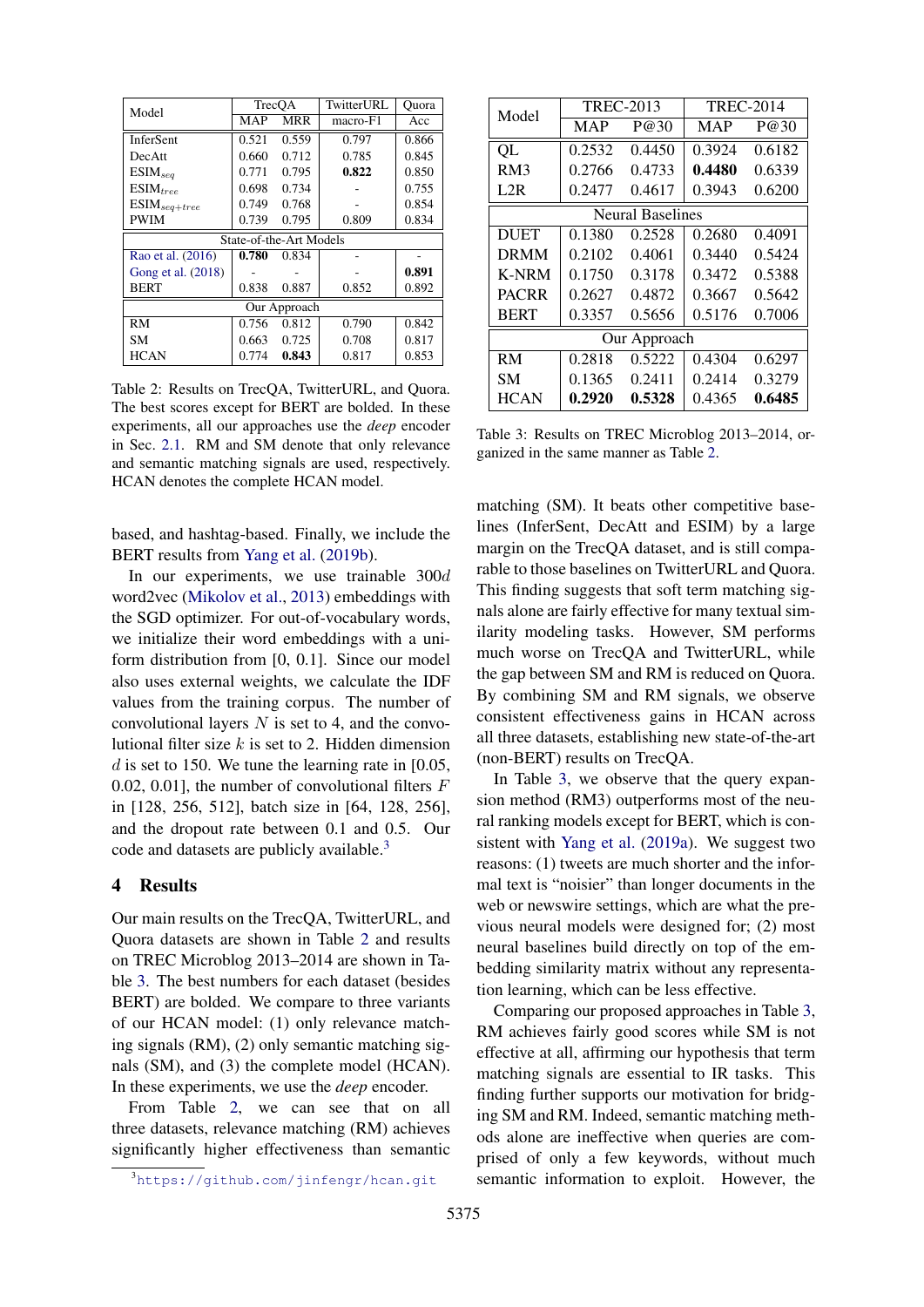<span id="page-6-0"></span>

| Encoder    | Model       | TrecQA     |            | TwitURL  | <b>Ouora</b> | <b>TREC-2013</b> |       | <b>TREC-2014</b> |       |
|------------|-------------|------------|------------|----------|--------------|------------------|-------|------------------|-------|
|            |             | <b>MAP</b> | <b>MRR</b> | macro-F1 | Acc          | <b>MAP</b>       | P@30  | <b>MAP</b>       | P@30  |
|            | RM          | 0.756      | 0.812      | 0.790    | 0.842        | 0.282            | 0.522 | 0.430            | 0.630 |
| Deep       | <b>SM</b>   | 0.663      | 0.725      | 0.708    | 0.817        | 0.137            | 0.241 | 0.241            | 0.328 |
|            | <b>HCAN</b> | 0.774      | 0.843      | 0.817    | 0.853        | 0.292            | 0.533 | 0.437            | 0.649 |
| Wide       | <b>RM</b>   | 0.758      | 0.806      | 0.790    | 0.830        | 0.278            | 0.510 | 0.421            | 0.617 |
|            | <b>SM</b>   | 0.673      | 0.727      | 0.719    | 0.811        | 0.138            | 0.247 | 0.247            | 0.336 |
|            | <b>HCAN</b> | 0.770      | 0.847      | 0.795    | 0.843        | 0.285            | 0.524 | 0.435            | 0.642 |
| Contextual | RM          | 0.690      | 0.736      | 0.811    | 0.804        | 0.272            | 0.503 | 0.417            | 0.613 |
|            | <b>SM</b>   | 0.668      | 0.735      | 0.730    | 0.805        | 0.133            | 0.256 | 0.242            | 0.324 |
|            | <b>HCAN</b> | 0.739      | 0.790      | 0.815    | 0.826        | 0.285            | 0.524 | 0.434            | 0.635 |

Table 4: Evaluation of different encoders in Sec. [2.1](#page-2-1) (best numbers on each dataset are bolded).

<span id="page-6-1"></span>

Figure 2: Model effectiveness with different numbers of encoder layers.

context-aware representations learned from SM *do* contribute to RM, leading to the superior results of our complete HCAN model.

#### 4.1 Encoder Comparisons

We report results with the three different encoders from Sec [2.1](#page-2-1) in Table [4.](#page-6-0) Overall, the effectiveness of the *deep* and *wide* encoders are quite close, given that the two encoders capture the same types of n-gram matching signals. The *contextual* encoder performs worse than the other two on TrecQA, but is comparable on all other datasets. This finding is consistent with [Rao et al.](#page-10-12) [\(2017a\)](#page-10-12), which shows that keyword matching signals are important for TrecQA. Also, we notice that the gaps between RM and SM are smaller for all encoders on Quora. We suspect that SM is more data-hungry than RM given its larger parameter space (actually, the RM module has no learnable parameters) and Quora is about  $10\times$  larger than the other datasets. For all encoders, combing RM and SM consistently improves effectiveness, affirming that relevance and semantic matching signals are complementary regardless of the underlying encoder choice.

To better understand the different encoder mechanisms, we vary the number of encoder layers for the *deep* and *contextual* encoders in Figure [2](#page-6-1) (since the *wide* encoder behaves similarly to the *deep* encoder, we omit the analysis here). Our complete HCAN model has  $N = 4$ . In Figure [2a,](#page-6-1) we can see overall increases in effectiveness for the RM and HCAN (comb) as  $N$  increases, showing that long-range phrase modeling is critical. However, increasing context window lengths don't help SM on the TrecQA and TREC-2013 datasets, likely because of dominant bigram matching signals  $(N = 1)$ . Also, the complete HCAN model is consistently better than SM and RM alone in most settings, affirming its superior effectiveness, consistent with results in the above tables. In contrast, increasing the number of Bi-LSTM layers can sometimes even hurt, as shown in Figure [2b.](#page-6-1) This is not a surprise since a sin-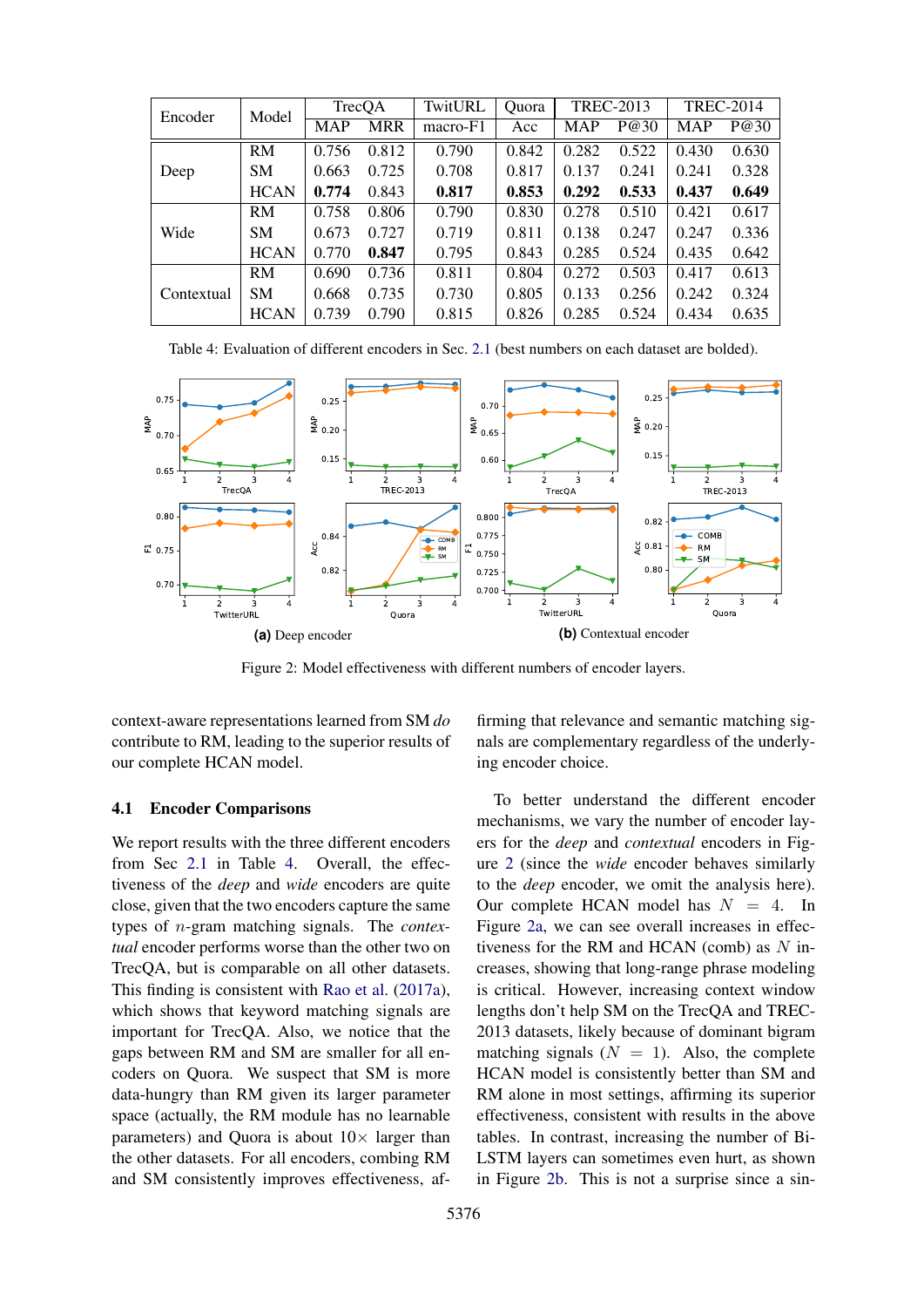<span id="page-7-0"></span>

Figure 3: Experiments exploring learning efficiency.

gle BiLSTM layer  $(N = 1)$  can already capture long-range contextual information and increasing the number of layers can introduce more parameters and lead to overfitting.

#### 4.2 Learning Efficiency

We also designed two experiments to examine whether the complete HCAN model is learning more efficiently than SM or RM alone. In these experiments, we used the *deep* encoder. First, we show validation losses for different numbers of batches in Figure [3a.](#page-7-0) Second, we vary the training data size by randomly selecting different percentages (from 20% to 100%) of the original training set, shown in Figure [3b.](#page-7-0)

In Figure [3a,](#page-7-0) we can see that the validation loss for the complete model drops much faster than RM and SM alone, especially on TwitterURL and Quora. In Figure [3b,](#page-7-0) we can see that, as expected, all methods in general achieve higher scores when more data are used for training. An exception is SM on the TREC-2013 Twitter dataset, which we see is not effective in Table [3.](#page-5-2) Another important finding is that both RM and HCAN are more data efficient: for TREC-2013 and TwitterURL, both can achieve effectiveness comparable to the full training set with only 20% data.

# 4.3 Qualitative Sample Analysis

We present sample outputs in Table [5](#page-8-0) to gain more insight into model behavior. For space considerations, we only show the Quora dataset, but our analysis reveals similar findings on the other datasets. The column "label" denotes the label of the sentence pair: 1 means semantically equivalent and 0 means not equivalent. For each model, we output its predicted label along with its confidence score; phrases with large attention weights are highlighted in orange and red.

In the first example, SM is able to correctly identify that the two sentences convey the same meaning with high confidence, while RM fails as the two sentences have no influential phrase matches (with high IDF weights). The sentence pair in the second example has a large text overlap. It is no surprise that RM would predict a high relevance score, while SM fails to capture their relatedness. In both examples, HCAN is able to integrate SM and RM to make correct predictions. Since the third example presents a similar pattern, we omit a detailed explanation. Overall, our quantitative and qualitative analyses show that relevance matching is better at capturing overlapbased signals, while combining semantic matching signals improve representation learning.

# 5 Related Work

#### 5.1 Neural Relevance Matching

Recently, deep learning has achieved great success in many NLP and IR applications [\(He and Lin,](#page-9-1) [2016;](#page-9-1) [Sutskever et al.,](#page-10-13) [2014;](#page-10-13) [Yin et al.,](#page-11-2) [2016;](#page-11-2) [Rao](#page-10-14) [et al.,](#page-10-14) [2017b\)](#page-10-14). Current neural models for IR can be divided into representation-based and interactionbased approaches, discussed below:

Early neural IR models mainly focus on representation-based modeling between the query and documents, such as DSSM [\(Huang et al.,](#page-9-17) [2013\)](#page-9-17), C-DSSM [\(Shen et al.,](#page-10-15) [2014\)](#page-10-15), and SM-CNN [\(Severyn and Moschitti,](#page-10-16) [2015\)](#page-10-16). These meth-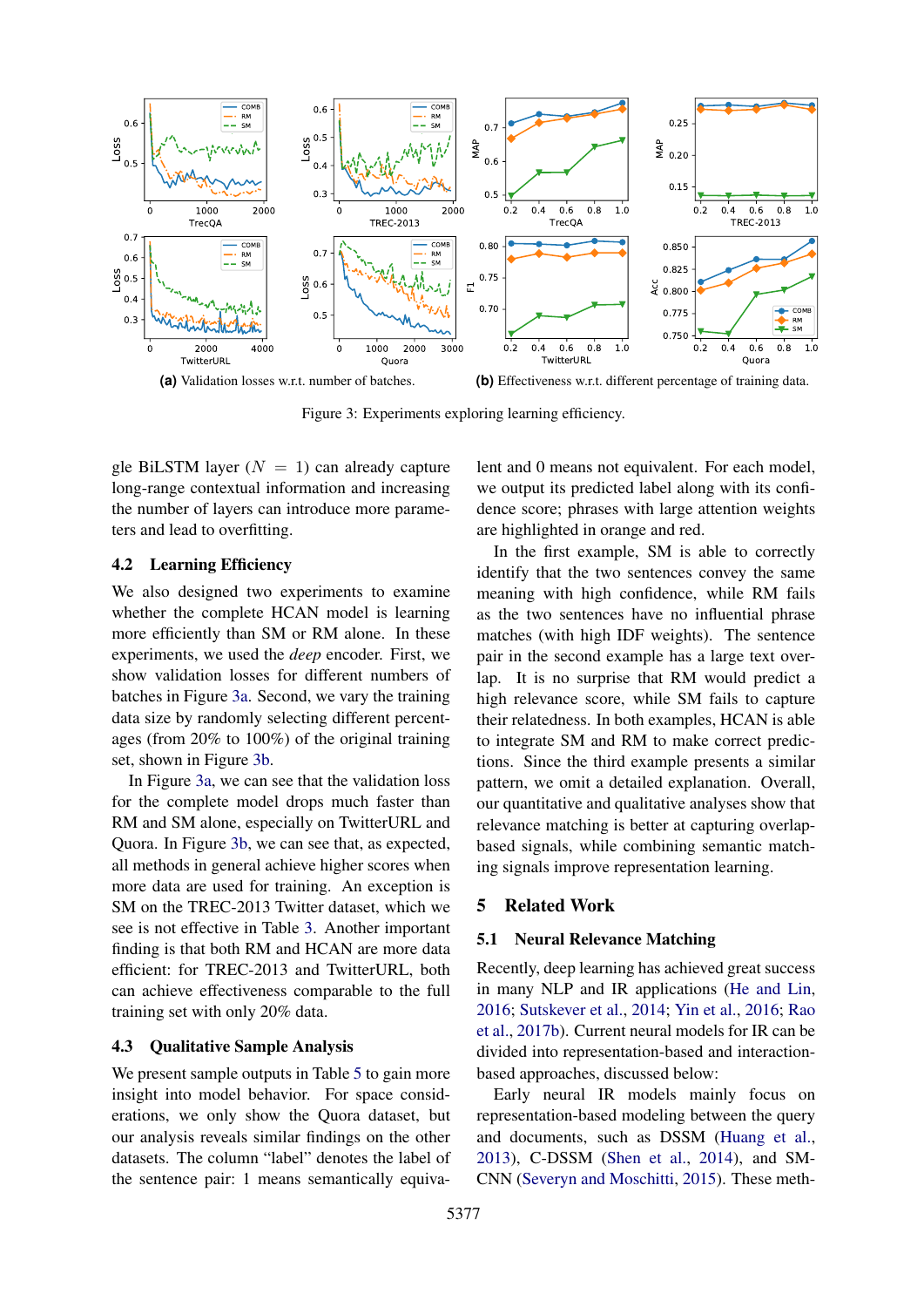<span id="page-8-0"></span>

| Label    | <b>SM</b> Score | <b>RM</b> Score | <b>HCAN</b> Score | Sample Pair                                         |
|----------|-----------------|-----------------|-------------------|-----------------------------------------------------|
|          | 1,0.9119        | 0, 0.9353       | 1, 0.5496         | - How does it feel to kill a human?                 |
|          |                 |                 |                   | - How does it feel to be a murderer?                |
|          |                 | 1, 0.8762       | 1, 0.8481         | - What are the time dilation effects on the ISS ?   |
|          | 0, 0.9689       |                 |                   | - According to the theory of relativity, time runs  |
|          |                 |                 |                   | slowly under the influence of gravity. Is there any |
|          |                 |                 |                   | time dilation experienced on the ISS ?              |
| $\Omega$ |                 | 1, 0.8473       | 1, 0.7280         | - Does RBI send its employees for higher education  |
|          |                 |                 |                   | such as MBA, like sponsoring the education or       |
|          | 0.0.9927        |                 |                   | allowing paid / unpaid leaves ?                     |
|          |                 |                 |                   | - Does EY send its employees for higher education   |
|          |                 |                 |                   | such as MBA, like sponsoring the education or       |
|          |                 |                 |                   | allowing paid / unpaid leaves ?                     |

Table 5: Sample pairs from Quora. Phrases with large attention weights are highlighted in orange and red.

ods directly learn from query and document representations, and have been found to be ineffective when data is scarce.

Interaction-based approaches build on the similarity matrix computed from word pairs between the query and the document, often with countbased techniques to address data sparsity. For example, DRMM [\(Guo et al.,](#page-9-3) [2016\)](#page-9-3) introduced a pyramid pooling technique to convert the similarity matrix into histogram representations, on top of which a term gating network aggregates weighted matching signals from different query terms. Inspired by DRMM, [Xiong et al.](#page-10-10) [\(2017b\)](#page-10-10) proposed K-NRM, which introduced a differentiable kernelbased pooling technique to capture matching signals at different strength levels. Sharing similarities with our architecture is [Rao et al.](#page-10-4) [\(2019\)](#page-10-4), who developed a multi-perspective relevance matching method with a hierarchical convolutional encoder to capture character-level to sentence-level relevance signals from heterogeneous sources.

# 5.2 Neural Semantic Matching

Semantic matching is a fundamental problem for a variety of NLP tasks. For example, in paraphrase identification, SM is used to determine whether two sentences or phrases convey the same meaning. In question answering or reading comprehension [\(Xiong et al.,](#page-10-17) [2017a;](#page-10-17) [Tay et al.,](#page-10-18) [2019a\)](#page-10-18), SM can help identify the correct answer span given a question. Semantic understanding and reasoning for two pieces of texts lie at the core of SM. Existing state-of-the-art techniques for SM usually comprise three major components: (1) sequential sentence encoders that incorporate word context and sentence order for better sentence representations; (2) interaction and attention mecha-

nisms [\(Tay et al.,](#page-10-3) [2019b;](#page-10-3) [Seo et al.,](#page-10-2) [2017;](#page-10-2) [Parikh](#page-10-8) [et al.,](#page-10-8) [2016;](#page-10-8) [Conneau et al.,](#page-9-10) [2017;](#page-9-10) [Gong et al.,](#page-9-16) [2018\)](#page-9-16) to emphasize salient word pair interactions; (3) structure modeling [\(Chen et al.,](#page-9-11) [2017b\)](#page-9-11).

# 6 Conclusion

In this work, we examine the relationship between relevance matching and semantic matching, and highlight a few important differences between them. This is an important problem that lies at the core of many NLP and IR tasks. We propose the HCAN model with a relevance matching module to capture weighted  $n$ -gram matching signals and a semantic matching module for contextaware representation learning.

Thorough experiments show that relevance matching alone performs reasonably well for many NLP tasks, while semantic matching alone is not effective for IR tasks. We show that relevance matching and semantic matching are complementary, and HCAN combines the best of both worlds to achieve competitive effectiveness across a large number of tasks, in some cases, achieving the state of the art for models that do not exploit large-scale pretraining. We also find that our model can learn in a data efficient manner, further demonstrating the complementary nature of relevance matching and semantic matching signals.

# Acknowledgments

This research was supported in part by the Natural Sciences and Engineering Research Council (NSERC) of Canada.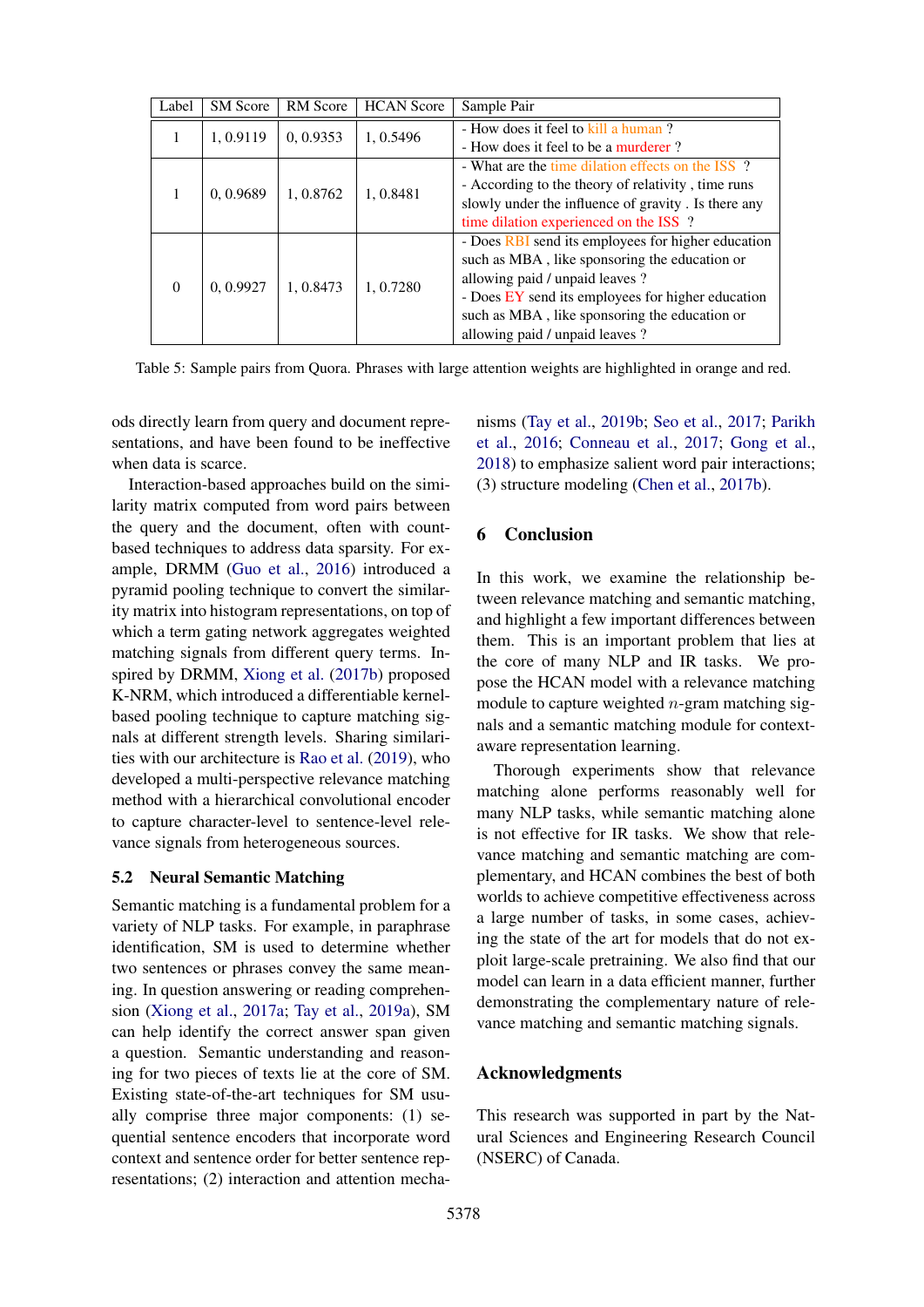#### References

- <span id="page-9-13"></span>Nasreen Abdul-Jaleel, James Allan, W. Bruce Croft, Fernando Diaz, Leah Larkey, Xiaoyan Li, Donald Metzler, Mark D. Smucker, Trevor Strohman, Howard Turtle, and Courtney Wade. 2004. UMass at TREC 2004: Novelty and HARD. In *Proceedings of the Thirteenth Text REtrieval Conference (TREC 2004)*, Gaithersburg, Maryland.
- <span id="page-9-15"></span>Christopher J. C. Burges. 2010. From RankNet to LambdaRank to LambdaMART: An overview. Technical Report MSR-TR-2010-82, Microsoft Research.
- <span id="page-9-0"></span>Danqi Chen, Adam Fisch, Jason Weston, and Antoine Bordes. 2017a. [Reading Wikipedia to answer open](https://doi.org/10.18653/v1/P17-1171)[domain questions.](https://doi.org/10.18653/v1/P17-1171) In *Proceedings of the 55th Annual Meeting of the Association for Computational Linguistics (Volume 1: Long Papers)*, pages 1870– 1879, Vancouver, Canada.
- <span id="page-9-11"></span>Qian Chen, Xiaodan Zhu, Zhen-Hua Ling, Si Wei, Hui Jiang, and Diana Inkpen. 2017b. [Enhanced](https://doi.org/10.18653/v1/P17-1152) [LSTM for natural language inference.](https://doi.org/10.18653/v1/P17-1152) In *Proceedings of the 55th Annual Meeting of the Association for Computational Linguistics (Volume 1: Long Papers)*, pages 1657–1668, Vancouver, Canada.
- <span id="page-9-10"></span>Alexis Conneau, Douwe Kiela, Holger Schwenk, Loïc Barrault, and Antoine Bordes. 2017. [Supervised](https://doi.org/10.18653/v1/D17-1070) [learning of universal sentence representations from](https://doi.org/10.18653/v1/D17-1070) [natural language inference data.](https://doi.org/10.18653/v1/D17-1070) In *Proceedings of the 2017 Conference on Empirical Methods in Natural Language Processing*, pages 670–680, Copenhagen, Denmark.
- <span id="page-9-6"></span>Zhuyun Dai, Chenyan Xiong, Jamie Callan, and Zhiyuan Liu. 2018. [Convolutional neural networks](https://doi.org/10.1145/3159652.3159659) [for soft-matching n-grams in ad-hoc search.](https://doi.org/10.1145/3159652.3159659) In *Proceedings of the Eleventh ACM International Conference on Web Search and Data Mining*, WSDM '18, pages 126–134, Marina Del Rey, CA, USA.
- <span id="page-9-12"></span>Jacob Devlin, Ming-Wei Chang, Kenton Lee, and Kristina Toutanova. 2019. [BERT: Pre-training of](https://doi.org/10.18653/v1/N19-1423) [deep bidirectional transformers for language under](https://doi.org/10.18653/v1/N19-1423)[standing.](https://doi.org/10.18653/v1/N19-1423) In *Proceedings of the 2019 Conference of the North American Chapter of the Association for Computational Linguistics: Human Language Technologies, Volume 1 (Long and Short Papers)*, pages 4171–4186, Minneapolis, Minnesota.
- <span id="page-9-16"></span>Yichen Gong, Heng Luo, and Jian Zhang. 2018. Natural language inference over interaction space. In *Proceedings of the Sixth International Conference on Learning Representations (ICLR 2018)*.
- <span id="page-9-3"></span>Jiafeng Guo, Yixing Fan, Qingyao Ai, and W. Bruce Croft. 2016. [A deep relevance matching model](https://doi.org/10.1145/2983323.2983769) [for ad-hoc retrieval.](https://doi.org/10.1145/2983323.2983769) In *Proceedings of the 25th ACM International on Conference on Information and Knowledge Management*, CIKM '16, pages 55– 64, Indianapolis, Indiana, USA.
- <span id="page-9-1"></span>Hua He and Jimmy Lin. 2016. [Pairwise word interac](https://doi.org/10.18653/v1/N16-1108)[tion modeling with deep neural networks for seman](https://doi.org/10.18653/v1/N16-1108)[tic similarity measurement.](https://doi.org/10.18653/v1/N16-1108) In *Proceedings of the 2016 Conference of the North American Chapter of the Association for Computational Linguistics: Human Language Technologies*, pages 937–948, San Diego, California.
- <span id="page-9-2"></span>Hua He, John Wieting, Kevin Gimpel, Jinfeng Rao, and Jimmy Lin. 2016. [UMD-TTIC-UW at SemEval-](https://doi.org/10.18653/v1/S16-1170)[2016 task 1: Attention-based multi-perspective con](https://doi.org/10.18653/v1/S16-1170)[volutional neural networks for textual similarity](https://doi.org/10.18653/v1/S16-1170) [measurement.](https://doi.org/10.18653/v1/S16-1170) In *Proceedings of the 10th International Workshop on Semantic Evaluation (SemEval-2016)*, pages 1103–1108, San Diego, California.
- <span id="page-9-4"></span>Phu Mon Htut, Samuel Bowman, and Kyunghyun Cho. 2018. [Training a ranking function for open-domain](https://doi.org/10.18653/v1/N18-4017) [question answering.](https://doi.org/10.18653/v1/N18-4017) In *Proceedings of the 2018 Conference of the North American Chapter of the Association for Computational Linguistics: Student Research Workshop*, pages 120–127, New Orleans, Louisiana.
- <span id="page-9-17"></span>Po-Sen Huang, Xiaodong He, Jianfeng Gao, Li Deng, Alex Acero, and Larry Heck. 2013. [Learning deep](https://doi.org/10.1145/2505515.2505665) [structured semantic models for web search using](https://doi.org/10.1145/2505515.2505665) [clickthrough data.](https://doi.org/10.1145/2505515.2505665) In *Proceedings of the 22nd ACM International Conference on Information & Knowledge Management*, CIKM '13, pages 2333–2338, San Francisco, California, USA.
- <span id="page-9-14"></span>Kai Hui, Andrew Yates, Klaus Berberich, and Gerard de Melo. 2017. [PACRR: A position-aware neural](https://doi.org/10.18653/v1/D17-1110) [IR model for relevance matching.](https://doi.org/10.18653/v1/D17-1110) In *Proceedings of the 2017 Conference on Empirical Methods in Natural Language Processing*, pages 1049–1058, Copenhagen, Denmark.
- <span id="page-9-5"></span>Kai Hui, Andrew Yates, Klaus Berberich, and Gerard de Melo. 2018. [Co-PACRR: A context-aware neu](https://doi.org/10.1145/3159652.3159689)[ral IR model for ad-hoc retrieval.](https://doi.org/10.1145/3159652.3159689) In *Proceedings of the Eleventh ACM International Conference on Web Search and Data Mining*, WSDM '18, pages 279– 287, Marina Del Rey, CA, USA.
- <span id="page-9-8"></span>Shankar Iyer, Nikhil Dandekar, and Kornél Csernai. 2017. *[First Quora Dataset Release: Question Pairs](https://data.quora.com/First-Quora-Dataset-Release-Question-Pairs)*.
- <span id="page-9-7"></span>Wuwei Lan, Siyu Qiu, Hua He, and Wei Xu. 2017. [A continuously growing dataset of sentential para](https://doi.org/10.18653/v1/D17-1126)[phrases.](https://doi.org/10.18653/v1/D17-1126) In *Proceedings of the 2017 Conference on Empirical Methods in Natural Language Processing*, pages 1224–1234, Copenhagen, Denmark.
- Wuwei Lan and Wei Xu. 2018. [Neural network mod](https://www.aclweb.org/anthology/C18-1328)[els for paraphrase identification, semantic textual](https://www.aclweb.org/anthology/C18-1328) [similarity, natural language inference, and ques](https://www.aclweb.org/anthology/C18-1328)[tion answering.](https://www.aclweb.org/anthology/C18-1328) In *Proceedings of the 27th International Conference on Computational Linguistics*, pages 3890–3902, Santa Fe, New Mexico, USA.
- <span id="page-9-9"></span>Jimmy Lin and Miles Efron. 2013. Overview of the TREC-2013 Microblog Track. In *Proceedings of the Twenty-Second Text REtrieval Conference (TREC 2013)*.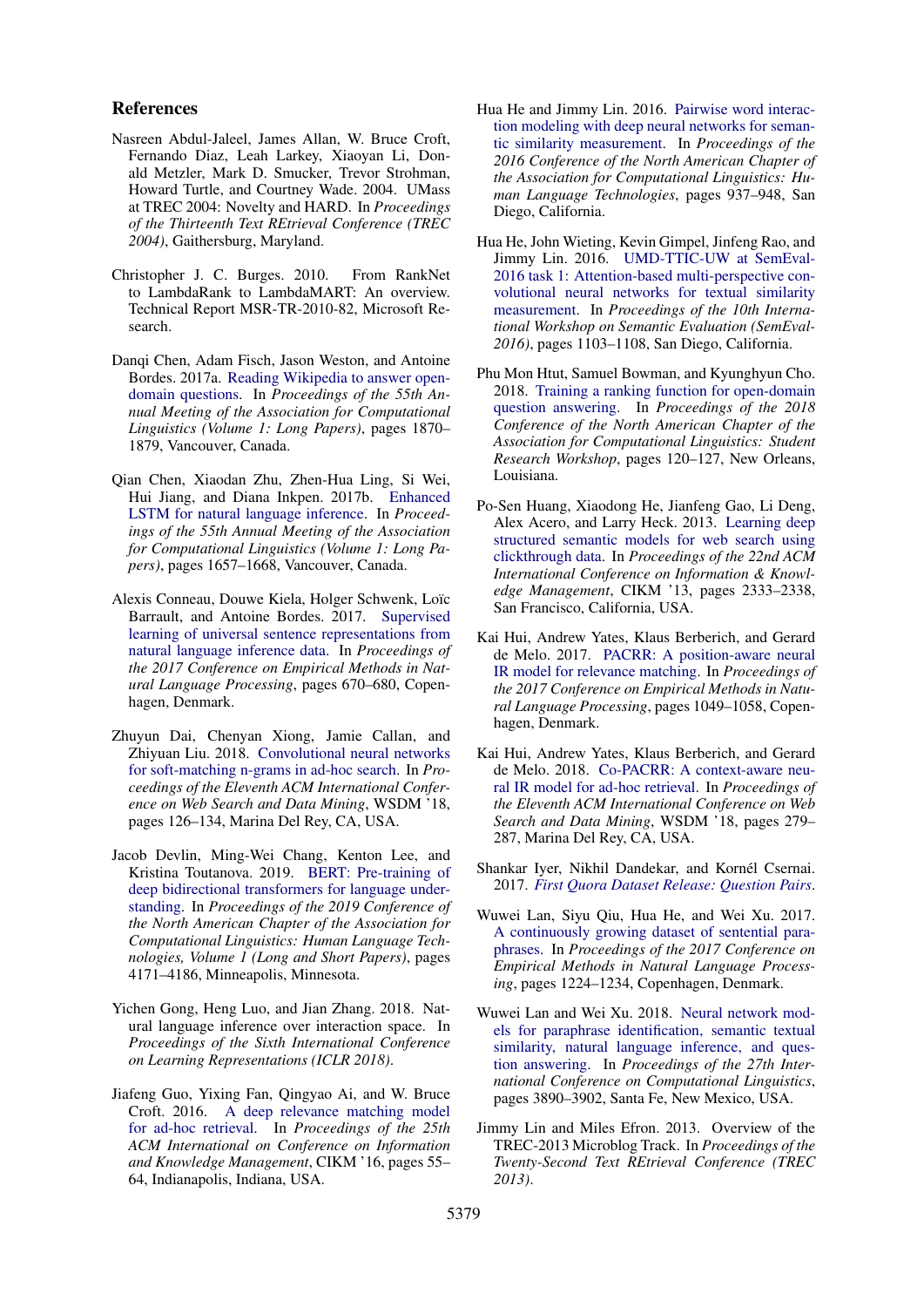- <span id="page-10-7"></span>Jimmy Lin, Miles Efron, Yulu Wang, and Garrick Sherman. 2014. Overview of the TREC-2014 Microblog Track. In *Proceedings of the Twenty-Third Text REtrieval Conference (TREC 2014)*, Gaithersburg, Maryland.
- <span id="page-10-11"></span>Tomas Mikolov, Ilya Sutskever, Kai Chen, Greg Corrado, and Jeffrey Dean. 2013. Distributed representations of words and phrases and their compositionality. In *Advances in Neural Information Processing Systems 26*, pages 3111–3119.
- <span id="page-10-9"></span>Bhaskar Mitra, Fernando Diaz, and Nick Craswell. 2017. [Learning to match using local and distributed](https://doi.org/10.1145/3038912.3052579) [representations of text for web search.](https://doi.org/10.1145/3038912.3052579) In *Proceedings of the 26th International Conference on World Wide Web*, WWW '17, pages 1291–1299, Perth, Australia.
- <span id="page-10-8"></span>Ankur Parikh, Oscar Täckström, Dipanjan Das, and Jakob Uszkoreit. 2016. [A decomposable attention](https://doi.org/10.18653/v1/D16-1244) [model for natural language inference.](https://doi.org/10.18653/v1/D16-1244) In *Proceedings of the 2016 Conference on Empirical Methods in Natural Language Processing*, pages 2249–2255, Austin, Texas.
- <span id="page-10-0"></span>Jinfeng Rao, Hua He, and Jimmy Lin. 2016. [Noise](https://doi.org/10.1145/2983323.2983872)[contrastive estimation for answer selection with](https://doi.org/10.1145/2983323.2983872) [deep neural networks.](https://doi.org/10.1145/2983323.2983872) In *Proceedings of the 25th ACM International on Conference on Information and Knowledge Management*, CIKM '16, pages 1913–1916, Indianapolis, Indiana, USA.
- <span id="page-10-12"></span>Jinfeng Rao, Hua He, and Jimmy Lin. 2017a. [Experi](https://doi.org/10.1145/3077136.3080648)[ments with convolutional neural network models for](https://doi.org/10.1145/3077136.3080648) [answer selection.](https://doi.org/10.1145/3077136.3080648) In *Proceedings of the 40th International ACM SIGIR Conference on Research and Development in Information Retrieval*, SIGIR '17, pages 1217–1220, Shinjuku, Tokyo, Japan.
- <span id="page-10-14"></span>Jinfeng Rao, Ferhan Ture, Hua He, Oliver Jojic, and Jimmy Lin. 2017b. [Talking to your TV: Context](https://doi.org/10.1145/3132847.3132893)[aware voice search with hierarchical recurrent neu](https://doi.org/10.1145/3132847.3132893)[ral networks.](https://doi.org/10.1145/3132847.3132893) In *Proceedings of the 2017 ACM on Conference on Information and Knowledge Management*, CIKM '17, pages 557–566, Singapore.
- <span id="page-10-4"></span>Jinfeng Rao, Wei Yang, Yuhao Zhang, Ferhan Ture, and Jimmy Lin. 2019. Multi-perspective relevance matching with hierarchical ConvNets for social media search. In *Proceedings of the Thirty-Third AAAI Conference on Artificial Intelligence (AAAI-19)*, pages 232–240, Honolulu, Hawaii.
- <span id="page-10-2"></span>Minjoon Seo, Aniruddha Kembhavi, Ali Farhadi, and Hannaneh Hajishirzi. 2017. Bidirectional attention flow for machine comprehension. In *Proceedings of the Fifth International Conference on Learning Representations (ICLR 2017)*.
- <span id="page-10-16"></span>Aliaksei Severyn and Alessandro Moschitti. 2015. [Learning to rank short text pairs with convolu](https://doi.org/10.1145/2766462.2767738)[tional deep neural networks.](https://doi.org/10.1145/2766462.2767738) In *Proceedings of the 38th International ACM SIGIR Conference on Research and Development in Information Retrieval*, SIGIR '15, pages 373–382, Santiago, Chile.
- <span id="page-10-15"></span>Yelong Shen, Xiaodong He, Jianfeng Gao, Li Deng, and Grégoire Mesnil. 2014. [Learning semantic rep](https://doi.org/10.1145/2567948.2577348)[resentations using convolutional neural networks for](https://doi.org/10.1145/2567948.2577348) [web search.](https://doi.org/10.1145/2567948.2577348) In *Proceedings of the 23rd International Conference on World Wide Web*, WWW '14 Companion, pages 373–374, Seoul, Korea.
- <span id="page-10-13"></span>Ilya Sutskever, Oriol Vinyals, and Quoc V. Le. 2014. Sequence to sequence learning with neural networks. In *Advances in Neural Information Processing Systems 27*, pages 3104–3112.
- <span id="page-10-18"></span>Yi Tay, Shuohang Wang, Anh Tuan Luu, Jie Fu, Minh C. Phan, Xingdi Yuan, Jinfeng Rao, Siu Cheung Hui, and Aston Zhang. 2019a. [Simple and](https://www.aclweb.org/anthology/P19-1486) [effective curriculum pointer-generator networks for](https://www.aclweb.org/anthology/P19-1486) [reading comprehension over long narratives.](https://www.aclweb.org/anthology/P19-1486) In *Proceedings of the 57th Annual Meeting of the Association for Computational Linguistics*, pages 4922– 4931, Florence, Italy.
- <span id="page-10-3"></span>Yi Tay, Aston Zhang, Anh Tuan Luu, Jinfeng Rao, Shuai Zhang, Shuohang Wang, Jie Fu, and Siu Cheung Hui. 2019b. [Lightweight and efficient neu](https://www.aclweb.org/anthology/P19-1145)[ral natural language processing with quaternion net](https://www.aclweb.org/anthology/P19-1145)[works.](https://www.aclweb.org/anthology/P19-1145) In *Proceedings of the 57th Annual Meeting of the Association for Computational Linguistics*, pages 1494–1503, Florence, Italy.
- <span id="page-10-5"></span>Ashish Vaswani, Noam Shazeer, Niki Parmar, Jakob Uszkoreit, Llion Jones, Aidan N. Gomez, Łukasz Kaiser, and Illia Polosukhin. 2017. Attention is all you need. In *Advances in Neural Information Processing Systems*, pages 5998–6008.
- <span id="page-10-6"></span>Mengqiu Wang, Noah A. Smith, and Teruko Mitamura. 2007. [What is the Jeopardy model? A](https://www.aclweb.org/anthology/D07-1003) [quasi-synchronous grammar for QA.](https://www.aclweb.org/anthology/D07-1003) In *Proceedings of the 2007 Joint Conference on Empirical Methods in Natural Language Processing and Computational Natural Language Learning (EMNLP-CoNLL)*, pages 22–32, Prague, Czech Republic.
- <span id="page-10-1"></span>Zhiguo Wang, Wael Hamza, and Radu Florian. 2017. Bilateral multi-perspective matching for natural language sentences. In *Proceedings of the Twenty-Sixth International Joint Conference on Artificial Intelligence (IJCAI 2017)*, pages 4144–4150, Melbourne, Australia.
- <span id="page-10-17"></span>Caiming Xiong, Victor Zhong, and Richard Socher. 2017a. Dynamic coattention networks for question answering. In *Proceedings of the Fifth International Conference on Learning Representations (ICLR 2017)*.
- <span id="page-10-10"></span>Chenyan Xiong, Zhuyun Dai, Jamie Callan, Zhiyuan Liu, and Russell Power. 2017b. [End-to-end neural](https://doi.org/10.1145/3077136.3080809) [ad-hoc ranking with kernel pooling.](https://doi.org/10.1145/3077136.3080809) In *Proceedings of the 40th International ACM SIGIR Conference on Research and Development in Information Retrieval*, SIGIR '17, pages 55–64, Shinjuku, Tokyo, Japan.